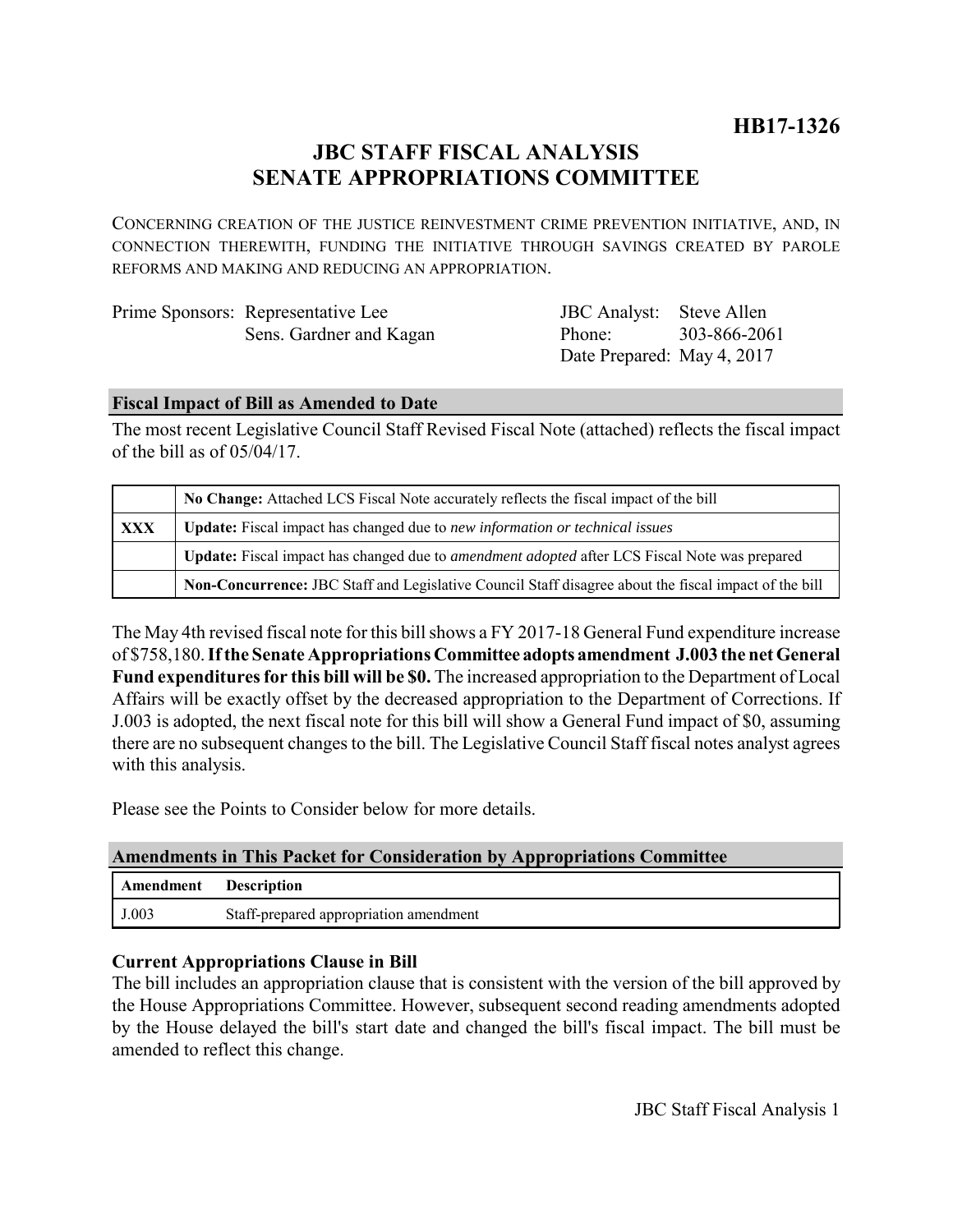# **HB17-1326 JBC Staff Analysis**

### **Description of Amendments in This Packet**

**J.003** Staff has prepared amendment **J.003** (attached) to change the existing clause so that it reduces FY 2017-18 General Fund appropriations to the Department of Corrections (DOC) by \$5,865,182 and increases General Fund appropriations to the Department of Local Affairs (DOLA) by an offsetting amount for a net change of \$0.

The following table shows the FY 2017-18 General Fund changes that will be in the bill's appropriation clause after this amendment is adopted.

|                                                      | <b>General Fund</b> |
|------------------------------------------------------|---------------------|
| <b>DOC Appropriation Changes</b>                     |                     |
| Payments to local jails                              | \$13,595            |
| Payments to in-state private prisons                 | (2,165,720)         |
| Payments to pre-release parole revocation facilities | (1,082,860)         |
| Payments to community return to custody facilities   | (2,775,738)         |
| Parole personal services                             | 36,254              |
|                                                      | $(0.8$ FTE)         |
| Parole operating expenses                            | 5,463               |
| Computer programming                                 | 103,824             |
| Total DOC changes                                    | (5,865,182)         |
| <b>DOLA Appropriation Changes</b>                    |                     |
| Division of Local Government                         | \$51,001            |
|                                                      | $(0.8$ FTE)         |
| Computer programming                                 | 48,288              |
| Legal services                                       | 4,753               |
| Small business loans and grants                      | 5,761,140           |
| Total DOLA changes                                   | 5,865,182           |
| <b>Overall General Fund Change</b>                   | S0                  |

#### **Points to Consider**

## *Comparison of the Revised Fiscal Note and J.003*

The last part of the legislative declaration in Section 1 of this bill indicates that the savings this bill generates in the Department of Corrections (DOC) are to be appropriated to the Department of Local Affairs (DOLA) for grants, small business loans, and related administrative costs. The appropriations currently in the bill were adopted by the House Judiciary Committee, and, when adopted, were consistent with this interpretation.